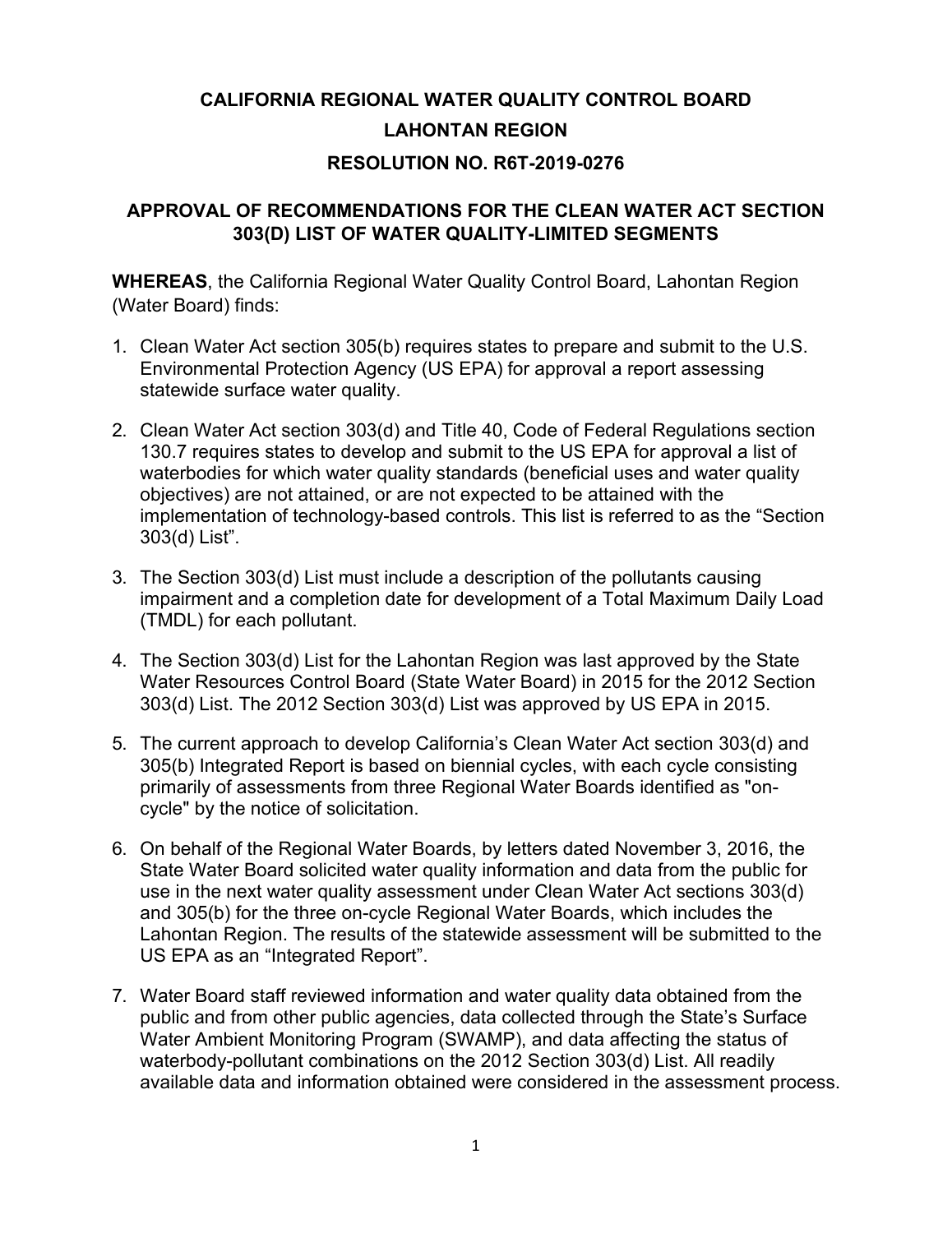- 8. In developing recommendations for updating the Section 303(d) List, Water Board staff relied on the State Water Board's Water Quality Control Policy for Developing California's Clean Water Act Section 303(d) List (Listing Policy), that was last updated in 2015, as well as applicable federal guidelines and regulations.
- 9. Water Board provided notice and opportunity to comment on the draft recommendations during a 60-day public comment period that began on June  $12<sup>th</sup>$ , 2019.
- 10. No action by the Water Board on staff's assessment of non-impaired waterbodies under Clean Water Act section 305(b) is required.
- 11. On November 20, 2019, the Water Board held a Public Hearing to consider recommendations to the State Water Board for revisions to the Section 303(d) List.
- 12. Water Board staff developed written responses to written public comments received during the comment period. The Water Board considered all written comments and public hearing testimony.

### **THEREFORE, BE IT RESOLVED THAT**:

- 1. The Water Board hereby approves the enclosure to this Resolution, including the waterbody-pollutant combinations listed in the Integrated Report Categories 4a, 4b, and 5, as the recommended Section 303(d) List for the Lahontan Region.
- 2. The Executive Officer is authorized to transmit the Water Board's recommendations for the revised Section 303(d) List, and other supporting information to the State Water Board for its consideration.
- 3. In accordance with sections 6.2 and 6.3 of the Listing Policy, before the Executive Director of the State Water Board or the State Water Board approves the statewide 303(d) List, the State Water Board will provide advance notice and opportunity for public comment. The State Water Board will only consider timely public comment on the waters affected by the Water Board's listing recommendations, unless the Executive Director or the State Water Board elects to consider recommendations on other waters. To request that the State Water Board or Executive Director should review specific listing recommendations approved by the Water Board, the request must be submitted to the State Water Board within 30 days after the Water Board's approval.

I, Patty Z. Kouyoumdjian, Executive Officer, do hereby certify that the foregoing is a full, true, and correct copy of a Resolution adopted by the California Regional Water Quality Control Board, Lahontan Region, on November 20, 2019.

 $10002 \rightarrow 1000900$  $\cup$   $\cup$ 

EXECUTIVE OFFICER

Enclosure: Lahontan Region Clean Water Act Section 303(d) List of Impaired Waters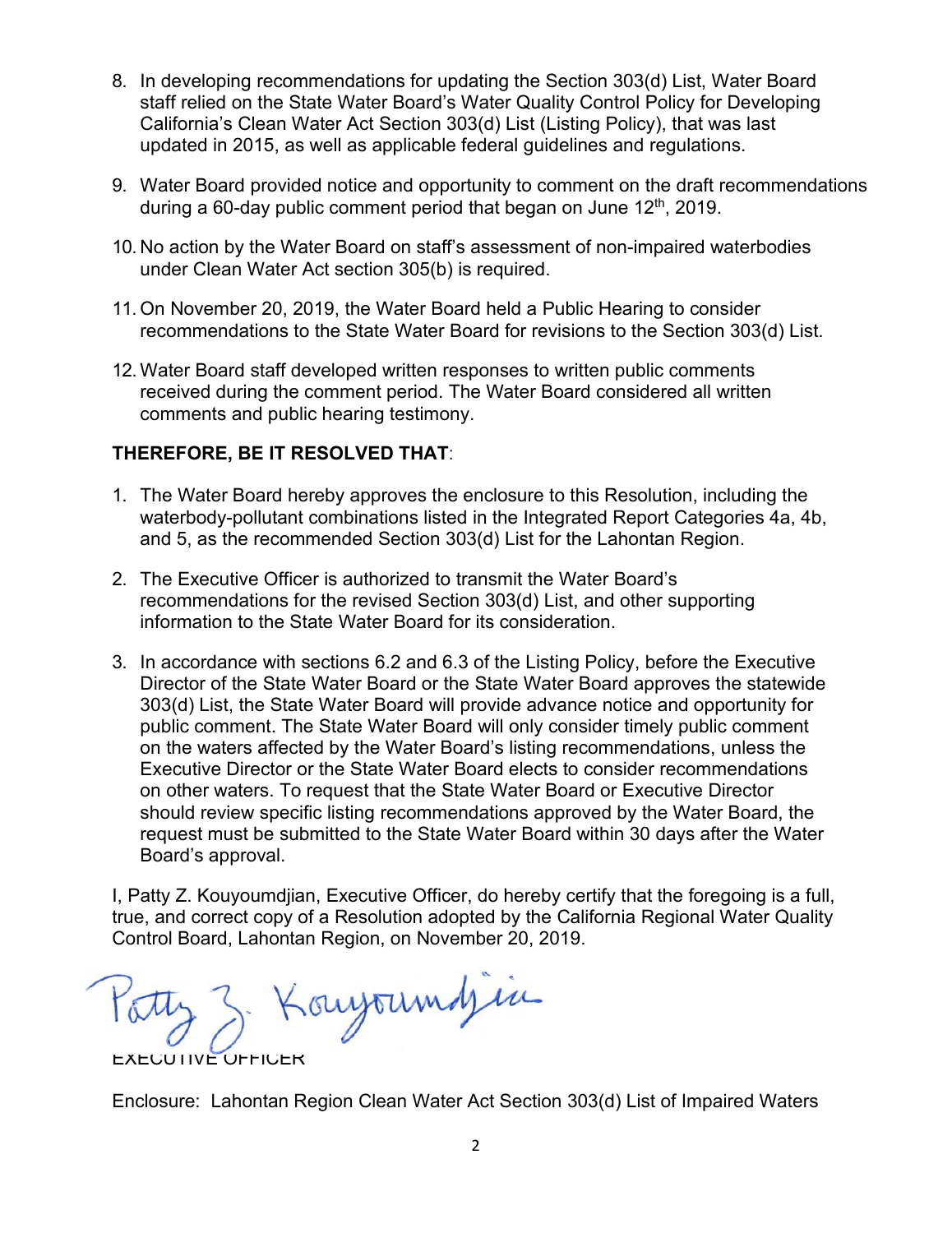#### **ENCLOSURE – LAHONTAN REGION CWA SECTION 303(d) LIST OF IMPAIRED WATERS**

#### **2018 Lahontan Region Category 4A Portion of 303(d) List**

**Category 4A Criteria:** A water segment where ALL its 303(d) listings are being addressed; and 2) at least one of those listings is being addressed by a USEPA approved TMDL.

Addressed By is defined as:

- B = Being addressed by USEPA approved TMDL
- C = Being addressed by action(s) other than a TMDL

| <b>WATERBODY NAME/(COUNTY)</b>  | <b>POLLUTANT</b>                                 | <b>ADDRESSED</b><br><b>BY</b> | <b>US EPA TMDL</b><br><b>APPROVAL DATE</b> |
|---------------------------------|--------------------------------------------------|-------------------------------|--------------------------------------------|
| Bronco Creek (Nevada)           | Sedimentation/Siltation                          | B                             | 2009                                       |
| Gray Creek (Nevada)             | Sedimentation/Siltation                          | B                             | 2009                                       |
| Indian Creek Reservoir (Alpine) | Dissolved Oxygen, Phosphorus                     | B                             | 2003                                       |
| Squaw Creek (Placer)            | Sedimentation/Siltation                          |                               | 2007                                       |
| Tahoe, Lake (El Dorado, Placer) | Nitrogen, Phosphorus,<br>Sedimentation/Siltation | B                             | 2011                                       |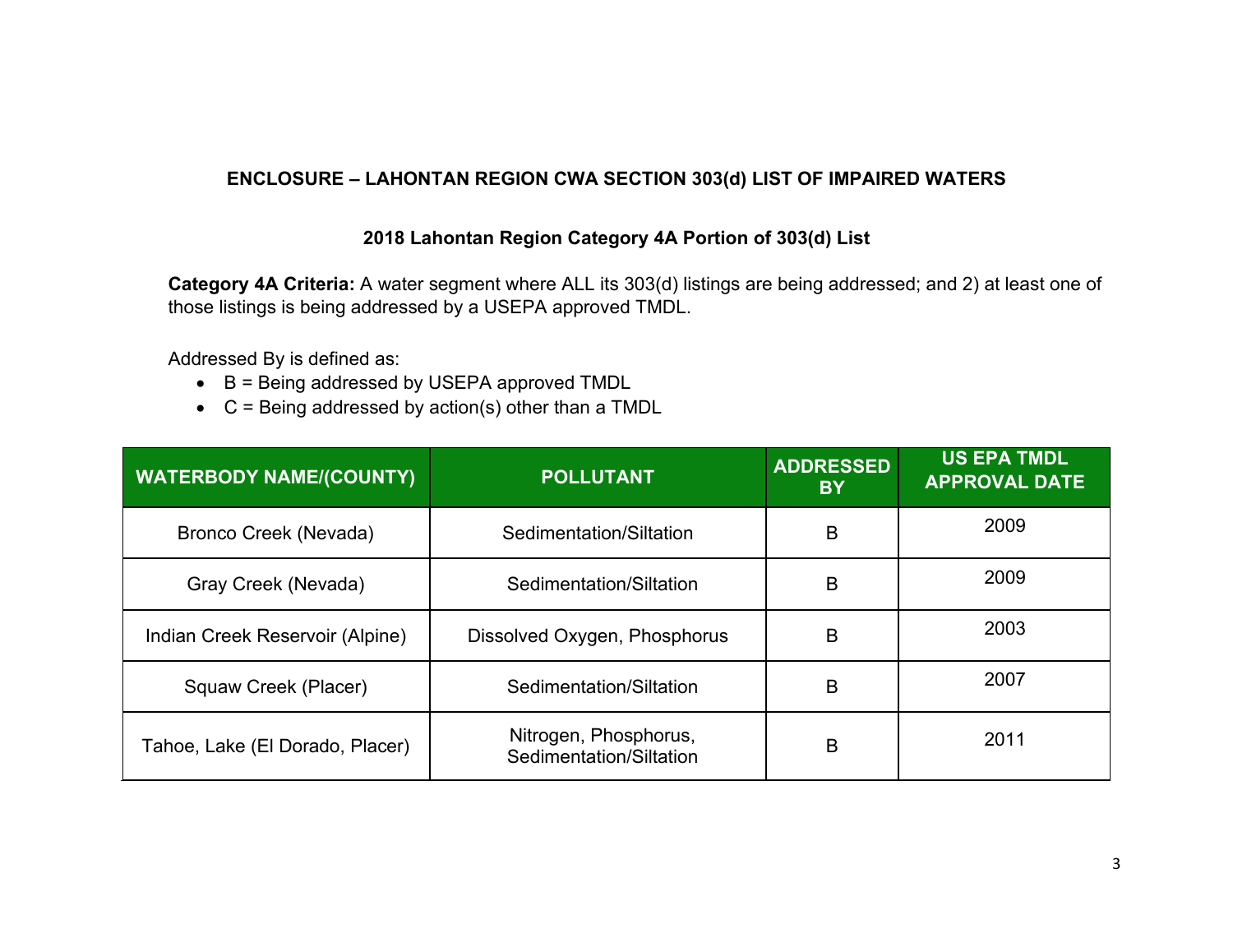## **2018 Lahontan Region Category 4B Portion of 303(d) List**

**Category 4B Criteria:** A water segment where ALL its 303(d) listings are being addressed by action(s) other than TMDL

| <b>WATERBODY NAME/(COUNTY)</b>                          | <b>POLLUTANT</b>                                        | <b>PROGRAM COMPLETION</b><br><b>DATE</b> |
|---------------------------------------------------------|---------------------------------------------------------|------------------------------------------|
| Aspen Creek (Alpine)                                    | <b>Metals</b>                                           | 2019                                     |
| <b>Bryant Creek (Alpine)</b>                            | <b>Metals</b>                                           | 2019                                     |
| <b>Buckeye Creek (Mono)</b>                             | <b>Indicator Bacteria</b>                               | 2028                                     |
| East Walker River, above Bridgeport<br>Reservoir (Mono) | <b>Indicator Bacteria</b>                               | 2028                                     |
| Leviathan Creek (Alpine)                                | <b>Metals</b>                                           | 2019                                     |
| Mid-Branch Buckeye Creek (Mono)                         | Indicator Bacteria                                      | 2028                                     |
| Mono Lake (Mono)                                        | Salinity/TDS/Chlorides                                  | 2019                                     |
| Robinson Creek (Hwy 395 to<br>Bridgeport Res.) (Mono)   | Indicator Bacteria                                      | 2028                                     |
| Robinson Creek (Twin Lakes to Hwy<br>395) (Mono)        | <b>Indicator Bacteria</b>                               | 2028                                     |
| <b>Searles Lake</b><br>(San Bernardino)                 | Salinity/TDS/Chlorides, Total Petroleum<br>Hydrocarbons | 2019                                     |
| Snowshoe Thompson Ditch 1<br>(Alpine)                   | Phosphorus<br><b>Total Kjeldahl Nitrogen</b>            | 2025                                     |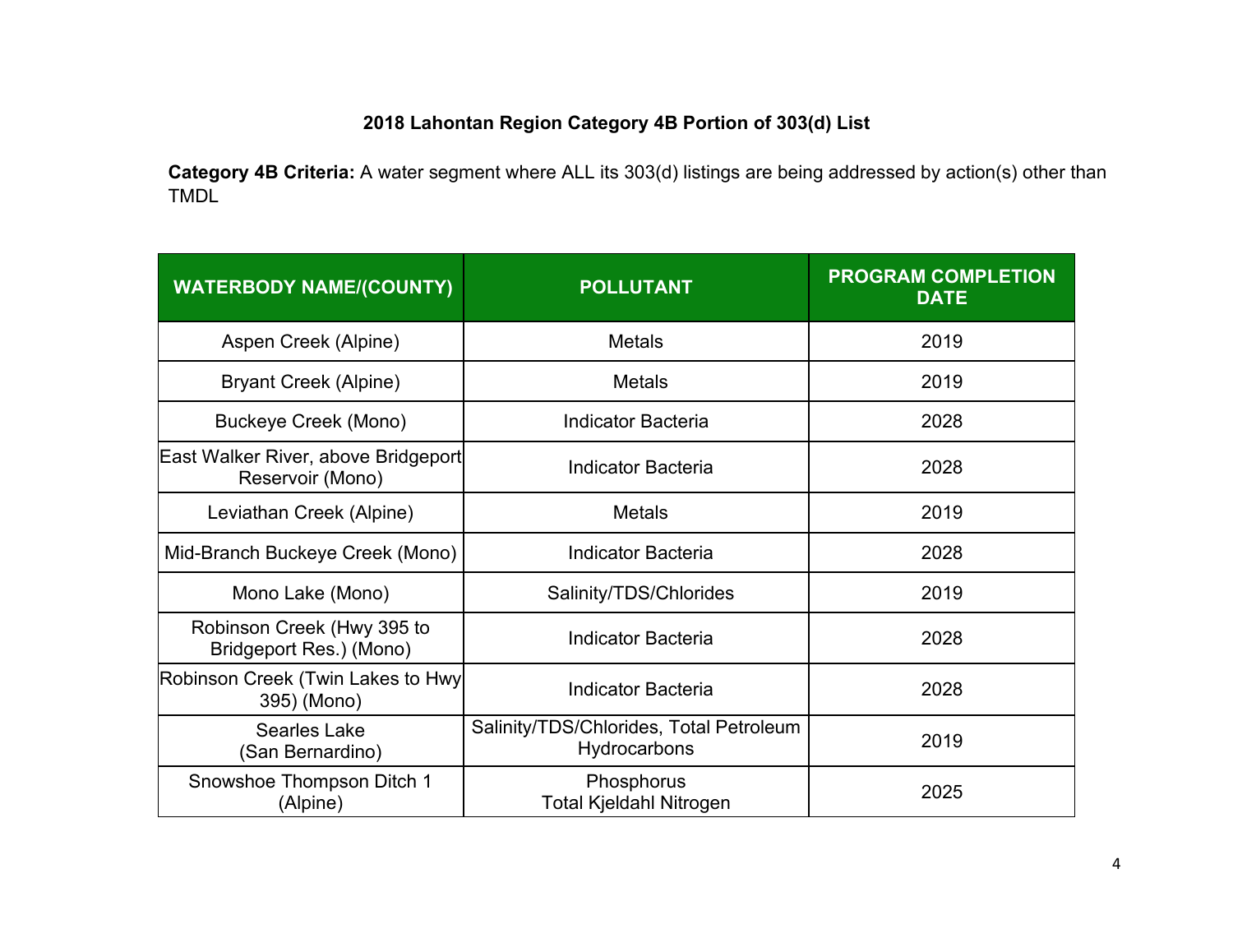#### **2018 Lahontan Region Category 5 Portion of 303(d) List**

**Category 5 criteria**: A water segment where standards are not met and a TMDL is required, but not yet completed, for at least one of the pollutants being listed for this segment.

TMDL requirement status definitions:

- $\bullet$  A = TMDL still required
- B = being addressed by USEPA approved TMDL
- C = being addressed by action other than a TMDL
- ALT = being addressed by USEPA approved TMDL alternative

Dates relate to the TMDL requirement status:

- $\bullet$  A = TMDL scheduled completion date,
- B = Date USEPA approved TMDL
- C = Completion date for action other than a TMDL

| <b>WATERBODY NAME/</b><br>(COUNTY)                                | <b>POLLUTANT</b> | <b>NEW</b><br>LISTING(S)? | <b>TMDL</b><br><b>REQUIREMENT</b><br><b>STATUS</b> | <b>TMDL</b><br><b>COMPLETION OR</b><br><b>APPROVAL DATE</b> |
|-------------------------------------------------------------------|------------------|---------------------------|----------------------------------------------------|-------------------------------------------------------------|
| Amargosa River (Nevada<br>border to Tecopa) (Inyo)                | Arsenic          | No                        | 5A                                                 | 2031                                                        |
| Amargosa River (Tecopa to<br>Upper Canyon) (Inyo)                 | Arsenic          | No                        | 5A                                                 | 2031                                                        |
| Amargosa River (Willow<br>Creek confluence to<br>Badwater) (Inyo) | Arsenic          | No                        | 5A                                                 | 2031                                                        |
| Arrowhead, Lake<br>(San Bernardino)                               | Mercury          | No                        | 5A                                                 | 2025                                                        |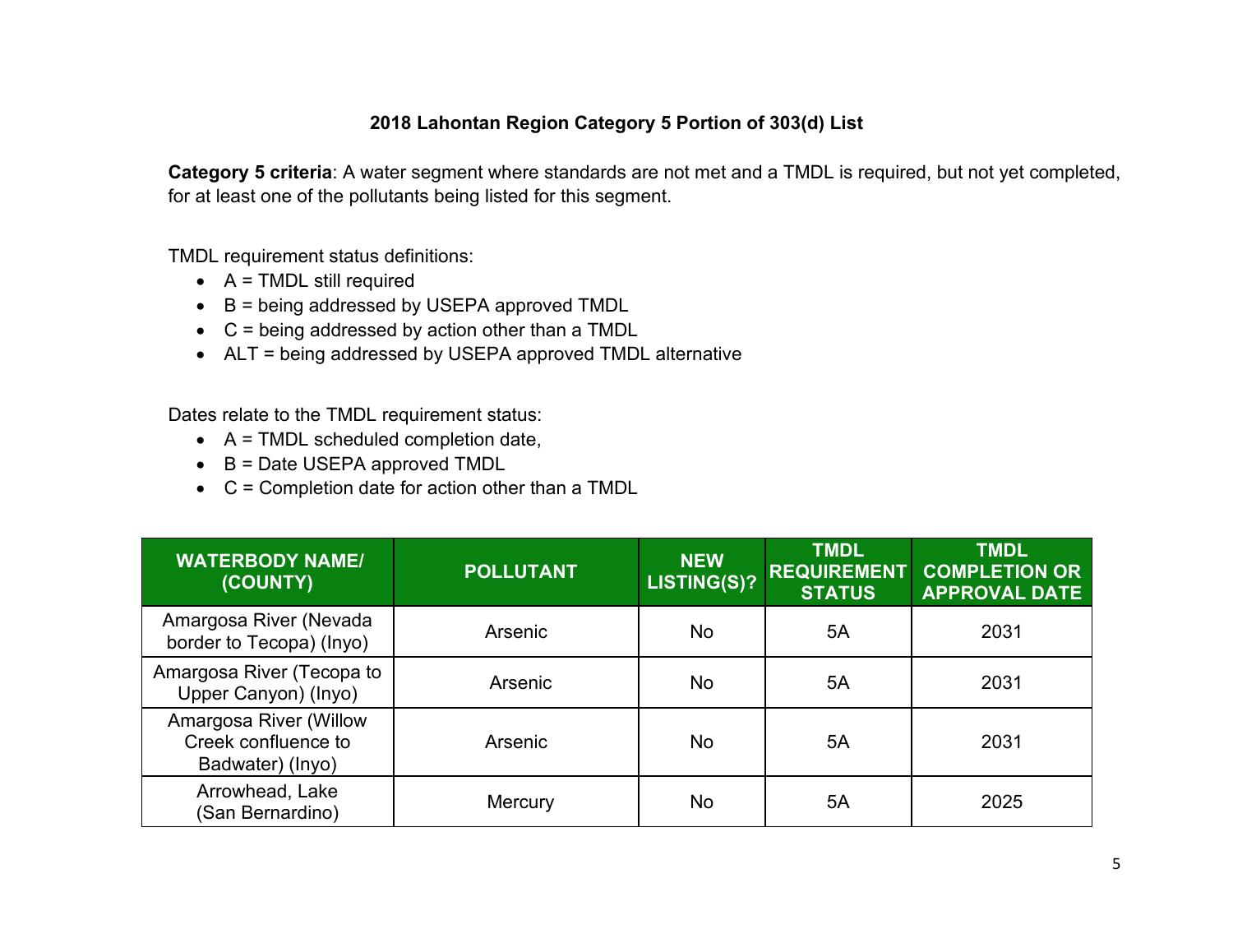| <b>WATERBODY NAME/</b><br>(COUNTY)                                              | <b>POLLUTANT</b>                                   | <b>NEW</b><br>LISTING(S)? | <b>TMDL</b><br><b>REQUIREMENT</b><br><b>STATUS</b> | <b>TMDL</b><br><b>COMPLETION OR</b><br><b>APPROVAL DATE</b> |
|---------------------------------------------------------------------------------|----------------------------------------------------|---------------------------|----------------------------------------------------|-------------------------------------------------------------|
| <b>Bidwell Creek (Modoc)</b>                                                    | <b>Total Dissolved Solids</b>                      | No                        | 5A                                                 | 2031                                                        |
| <b>Bijou Park Creek</b>                                                         | Iron, Oil and Grease,                              | No                        | 5A                                                 | 2028                                                        |
| (El Dorado)                                                                     | Phosphorus, Nitrogen,<br><b>Turbidity</b>          | No                        | 5B                                                 | 2011                                                        |
| Bishop Creek B-1 Drain (Inyo)                                                   | <b>Indicator Bacteria</b>                          | Yes                       | 5A                                                 | 2031                                                        |
| <b>Bishop Creek Canal (Inyo)</b>                                                | <b>Indicator Bacteria</b>                          | Yes                       | 5A                                                 | 2031                                                        |
| <b>Bishop Creek Forks (North</b><br>and South Forks below<br>bifurcation (Inyo) | <b>Indicator Bacteria</b>                          | Yes                       | 5A                                                 | 2031                                                        |
|                                                                                 | Iron                                               | <b>No</b>                 | 5A                                                 | 2031                                                        |
| <b>Blackwood Creek</b><br>(Placer)                                              | Nitrogen, Phosphorus                               | <b>No</b>                 | 5B                                                 | 2011                                                        |
|                                                                                 | Sedimentation/Siltation                            | <b>No</b>                 | 5B                                                 | 2008                                                        |
| Bodie Creek (Mono)                                                              | Mercury                                            | <b>No</b>                 | 5A                                                 | 2031                                                        |
| <b>Bridgeport Reservoir</b>                                                     | Indicator Bacteria, Mercury                        | Yes                       | 5A                                                 | 2031                                                        |
| (Mono)                                                                          | Nitrogen, Phosphorus,<br>Sedimentation, Siltation  | <b>No</b>                 | 5A                                                 | 2031                                                        |
| <b>Carson River, East Fork</b>                                                  | Indicator Bacteria, Dissolved<br>Oxygen, Turbidity | Yes                       | 5A                                                 | 2031                                                        |
| (Alpine)                                                                        | Boron, Phosphorus, Sulfates                        | <b>No</b>                 | 5A                                                 | 2025                                                        |
|                                                                                 | <b>Total Dissolved Solids</b>                      | <b>No</b>                 | 5A                                                 | 2028                                                        |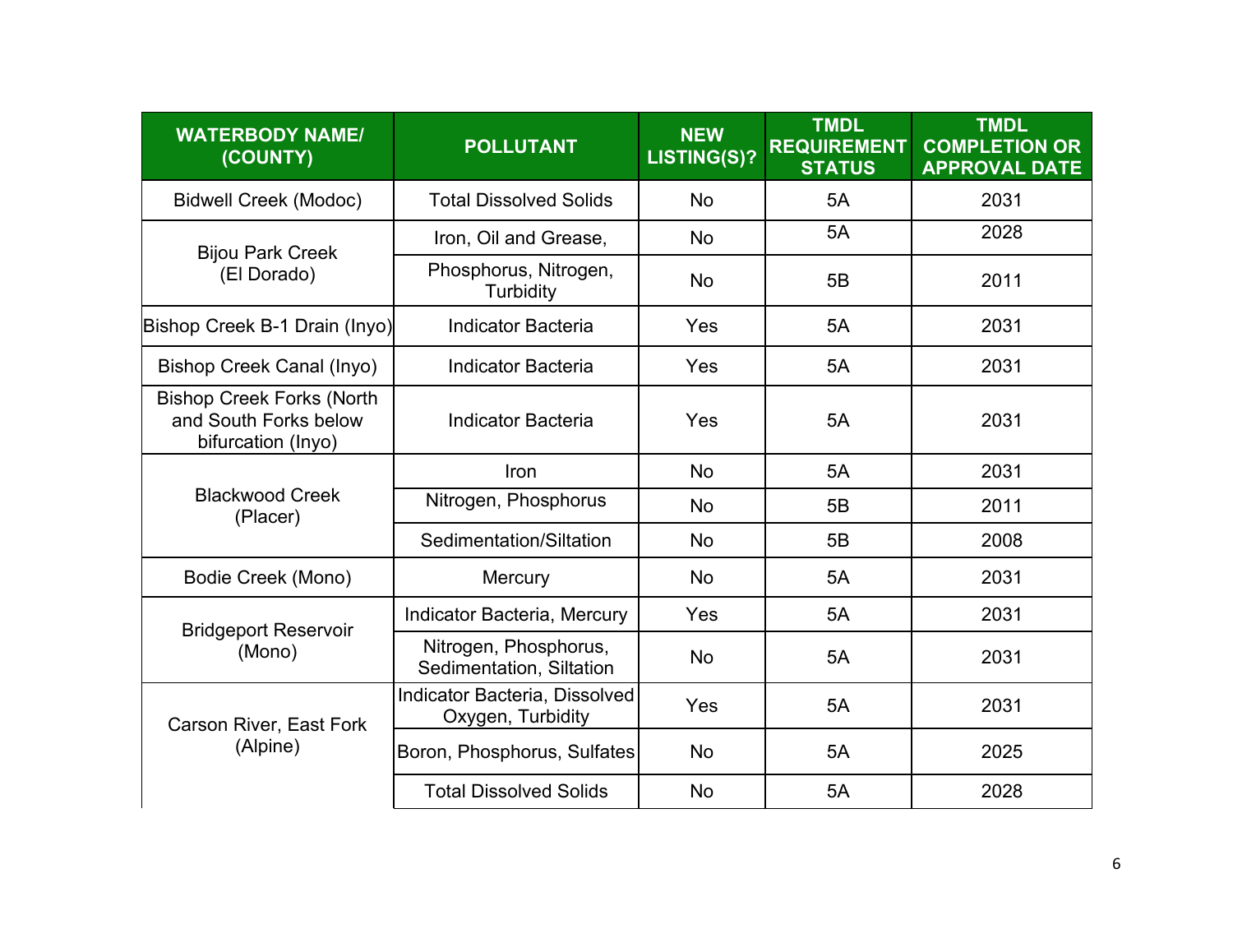| <b>WATERBODY NAME/</b><br>(COUNTY)                         | <b>POLLUTANT</b>                                                                                                                            | <b>NEW</b><br><b>LISTING(S)?</b> | <b>TMDL</b><br><b>REQUIREMENT</b><br><b>STATUS</b> | <b>TMDL</b><br><b>COMPLETION OR</b><br><b>APPROVAL DATE</b> |
|------------------------------------------------------------|---------------------------------------------------------------------------------------------------------------------------------------------|----------------------------------|----------------------------------------------------|-------------------------------------------------------------|
| <b>Carson River, West Fork</b>                             | Nitrate, Phosphorus, Sulfates                                                                                                               | <b>No</b>                        | 5A                                                 | 2021                                                        |
| (Headwaters to Hope Valley)<br>(Alpine)                    | <b>Total Kjeldahl Nitrogen</b><br>(New listing due only to re-<br>segmentation)                                                             | Yes                              | 5A                                                 | 2031                                                        |
| <b>Carson River, West Fork</b>                             | Phosphorus, Total Kjeldahl<br>Nitrogen<br>(New listings due only to re-<br>segmentation)                                                    | Yes                              | 5A                                                 | 2031                                                        |
| (Hope Valley to Woodfords)<br>(Alpine)                     | <b>Turbidity</b>                                                                                                                            | <b>No</b>                        | 5A                                                 | 2025                                                        |
|                                                            | Chloride, Nitrogen, Nitrate,<br>Sulfates, Total Dissolved<br><b>Solids</b>                                                                  | No                               | 5A                                                 | 2022                                                        |
|                                                            | <b>Indicator Bacteria</b>                                                                                                                   | No                               | 5A                                                 | 2022                                                        |
|                                                            | Iron                                                                                                                                        | Yes                              | 5A                                                 | 2031                                                        |
| <b>Carson River, West Fork</b><br>(Woodfords to Stateline) | Nitrogen, Nitrate<br>(New listings due only to re-<br>segmentation)                                                                         | Yes                              | 5A                                                 | 2031                                                        |
| (Alpine)                                                   | <b>Sulfates, Total Dissolved</b><br>Solids, Total Kjeldahl<br>Nitrogen, Turbidity<br>(New listings due to re-<br>segmentation and new data) | Yes                              | 5A                                                 | 2031                                                        |
| <b>Cedar Creek</b><br>(Modoc)                              | Chloride, Indicator Bacteria,<br><b>Total Dissolved Solids</b>                                                                              | Yes                              | 5A                                                 | 2031                                                        |
| Cold Creek (El Dorado)                                     | Nitrogen                                                                                                                                    | No                               | 5A                                                 | 2031                                                        |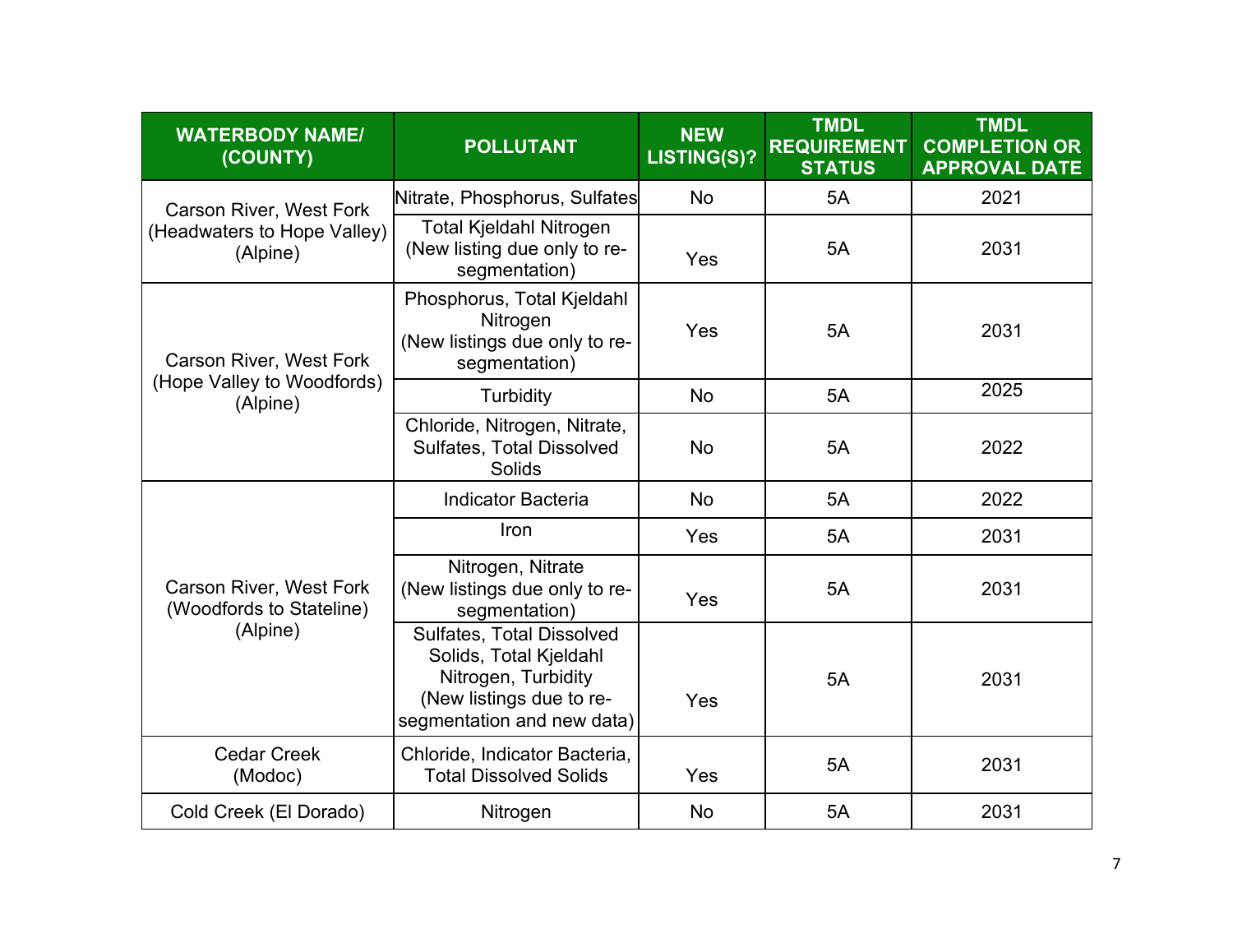| <b>WATERBODY NAME/</b><br>(COUNTY)            | <b>POLLUTANT</b>                                                                                | <b>NEW</b><br>LISTING(S)? | <b>TMDL</b><br><b>REQUIREMENT</b><br><b>STATUS</b> | <b>TMDL</b><br><b>COMPLETION OR</b><br><b>APPROVAL DATE</b> |
|-----------------------------------------------|-------------------------------------------------------------------------------------------------|---------------------------|----------------------------------------------------|-------------------------------------------------------------|
| <b>Convict Creek (Mono)</b>                   | <b>Indicator Bacteria</b>                                                                       | Yes                       | 5A                                                 | 2031                                                        |
| <b>Crab Creek</b>                             | Dissolved Oxygen                                                                                | Yes                       | 5A                                                 | 2031                                                        |
| (San Bernardino)                              | <b>Total Dissolved Solids</b>                                                                   | <b>No</b>                 | 5A                                                 | 2031                                                        |
| <b>Crowley Lake</b>                           | Ammonia, Dissolved Oxygen                                                                       | No                        | 5A                                                 | 2028                                                        |
| (Mono)                                        | Mercury                                                                                         | Yes                       | 5A                                                 | 2031                                                        |
| Deep Creek (below Lake)<br>(San Bernardino)   | Chloride, Dissolved Oxygen,<br>Phosphate, Sodium,<br>Sulfates, Total Dissolved<br><b>Solids</b> | Yes                       | 5A                                                 | 2031                                                        |
| Donner Lake (Placer)                          | Arsenic, Chlordane, PCB's                                                                       | <b>No</b>                 | 5A                                                 | 2025                                                        |
| Dressler Ditch (Alpine)                       | Turbidity                                                                                       | <b>No</b>                 | 5A                                                 | 2025                                                        |
| Eagle Lake (Lassen)                           | Nitrogen, Phosphorus                                                                            | No                        | 5A                                                 | 2025                                                        |
| <b>East Tributary Griff Creek</b><br>(Placer) | <b>Indicator Bacteria</b>                                                                       | Yes                       | 5A                                                 | 2031                                                        |
| East Walker River, below                      | Arsenic, Nitrogen, Dissolved<br>Oxygen, Phosphorus                                              | Yes                       | 5A                                                 | 2031                                                        |
| <b>Bridgeport Reservoir</b><br>(Mono)         | Manganese, Turbidity                                                                            | <b>No</b>                 | 5A                                                 | 2028                                                        |
|                                               | Sedimentation/Siltation                                                                         | <b>No</b>                 | 5A                                                 | 2031                                                        |
| <b>General Creek</b>                          | <b>Iron</b>                                                                                     | <b>No</b>                 | 5A                                                 | 2031                                                        |
| (Placer)                                      | Phosphorus                                                                                      | <b>No</b>                 | 5B                                                 | 2011                                                        |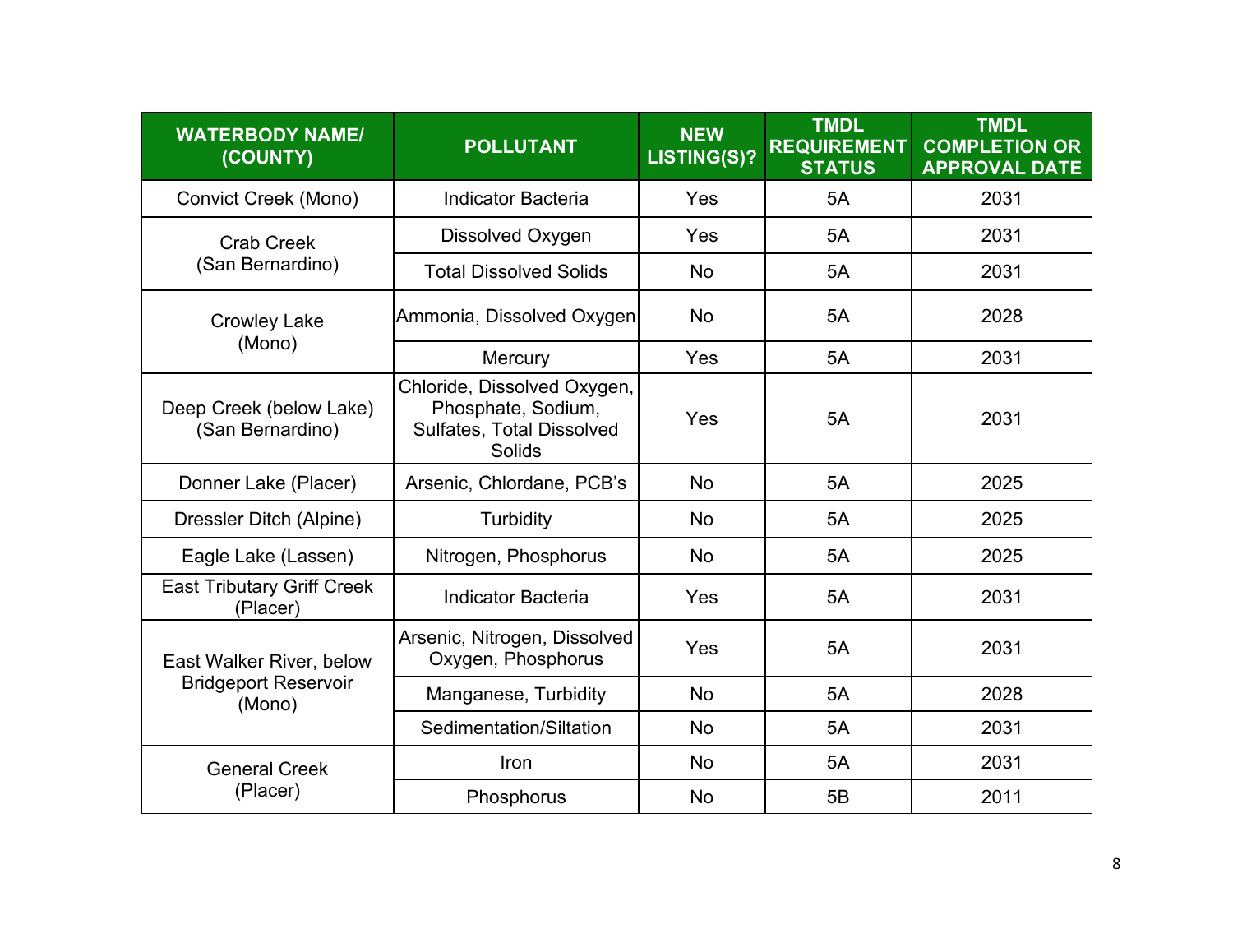| <b>WATERBODY NAME/</b><br>(COUNTY)                        | <b>POLLUTANT</b>                  | <b>NEW</b><br>LISTING(S)? | <b>TMDL</b><br><b>REQUIREMENT</b><br><b>STATUS</b> | <b>TMDL</b><br><b>COMPLETION OR</b><br><b>APPROVAL DATE</b> |
|-----------------------------------------------------------|-----------------------------------|---------------------------|----------------------------------------------------|-------------------------------------------------------------|
| Gregory, Lake                                             | Chlordane                         | Yes                       | 5A                                                 | 2031                                                        |
| (San Bernardino)                                          | Mercury                           | <b>No</b>                 | 5A                                                 | 2025                                                        |
| <b>Griff Creek (Placer)</b>                               | <b>Indicator Bacteria</b>         | Yes                       | 5A                                                 | 2031                                                        |
| Haiwee Reservoir (Inyo)                                   | Copper                            | <b>No</b>                 | 5A                                                 | 2028                                                        |
| Heavenly Valley Creek (USFS                               | Chloride                          | <b>No</b>                 | 5A                                                 | 2027                                                        |
| boundary to Trout Creek)<br>(El Dorado)                   | Sedimentation/Siltation           | <b>No</b>                 | 5B                                                 | 2011                                                        |
|                                                           | <b>Benthic Community Effects</b>  | Yes                       | 5A                                                 | 2031                                                        |
| <b>Heavenly Valley Creek</b><br>(source to USFS boundary) | Chloride                          | <b>No</b>                 | 5A                                                 | 2028                                                        |
| (El Dorado)                                               | Phosphorus                        | <b>No</b>                 | 5B                                                 | 2011                                                        |
|                                                           | Sedimentation/Siltation           | <b>No</b>                 | 5B                                                 | 2002                                                        |
| <b>Hidden Valley Creek</b><br>(El Dorado)                 | Phosphorus                        | <b>No</b>                 | 5A                                                 | 2025                                                        |
| <b>Hilton Creek</b>                                       | Dissolved Oxygen                  | No                        | 5A                                                 | 2031                                                        |
| (Mono)                                                    | <b>Total Dissolved Solids</b>     | Yes                       | 5A                                                 | 2031                                                        |
| <b>Holcomb Creek</b>                                      | Fluoride, Sulfates                | Yes                       | 5A                                                 | 2031                                                        |
| (San Bernardino)                                          | <b>Total Dissolved Solids</b>     | No                        | 5A                                                 | 2031                                                        |
| <b>Honey Lake</b><br>(Lassen)                             | Arsenic<br>Salinity/TDS/Chlorides | <b>No</b>                 | 5A                                                 | 2031                                                        |
| <b>Honey Lake Area Wetlands</b><br>(Lassen)               | <b>Metals</b>                     | No                        | 5A                                                 | 2031                                                        |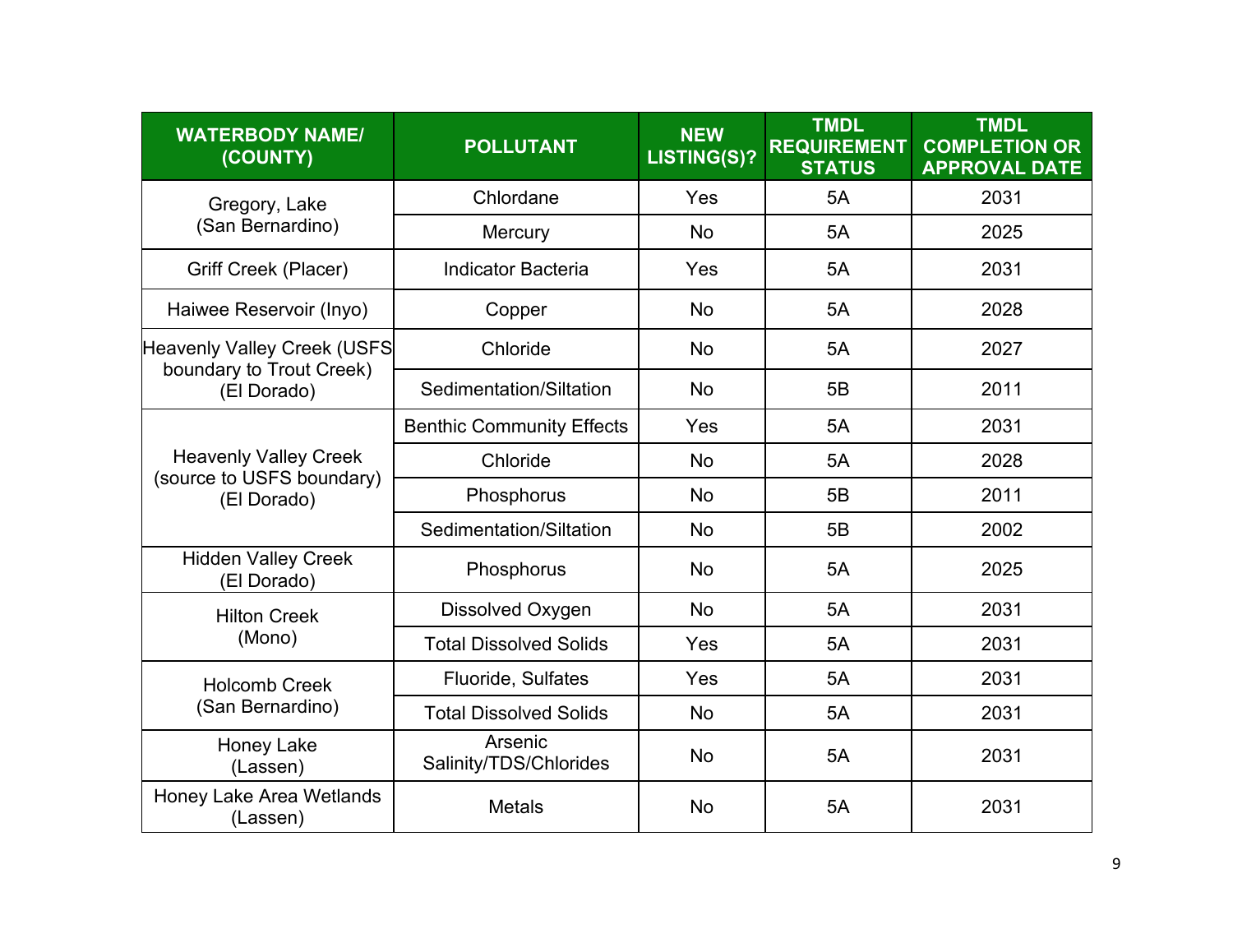| <b>WATERBODY NAME/</b><br>(COUNTY)                      | <b>POLLUTANT</b>                                            | <b>NEW</b><br>LISTING(S)? | <b>TMDL</b><br><b>REQUIREMENT</b><br><b>STATUS</b> | <b>TMDL</b><br><b>COMPLETION OR</b><br><b>APPROVAL DATE</b> |
|---------------------------------------------------------|-------------------------------------------------------------|---------------------------|----------------------------------------------------|-------------------------------------------------------------|
| <b>Honey Lake Wildfowl</b><br>Management Ponds (Lassen) | Metals,<br>Salinity/TDS/Chlorides,<br><b>Trace Elements</b> | <b>No</b>                 | 5A                                                 | 2031                                                        |
| <b>Horseshow Meadow Creek</b><br>(Inyo)                 | <b>Indicator Bacteria</b>                                   | Yes                       | 5A                                                 | 2031                                                        |
| Horton Creek (Mono)                                     | <b>Indicator Bacteria</b>                                   | Yes                       | 5A                                                 | 2031                                                        |
| <b>Hot Creek</b><br>(Mono)                              | Boron, Chloride, Indicator<br>Bacteria, Mercury             | Yes                       | 5A                                                 | 2031                                                        |
| Hot Creek (Walker)<br>(Mono)                            | <b>Indicator Bacteria</b>                                   | Yes                       | 5A                                                 | 2031                                                        |
| Hot Creek, unknown tributary<br>(Mono)                  | <b>Indicator Bacteria</b>                                   | Yes                       | 5A                                                 | 2031                                                        |
| Hot Springs Creek (Alpine)                              | <b>Total Dissolved Solids</b>                               | Yes                       | 5A                                                 | 2031                                                        |
| <b>Indian Creek</b>                                     | Chloride, Dissolved Oxygen                                  | <b>No</b>                 | 5A                                                 | 2025                                                        |
| (Alpine)                                                | <b>Indicator Bacteria</b>                                   | <b>No</b>                 | 5A                                                 | 2028                                                        |
| Jensen Slu (Lassen)                                     | <b>Indicator Bacteria</b>                                   | Yes                       | 5A                                                 | 2031                                                        |
| LA Aqueduct Diversion (Inyo)                            | <b>Turbidity</b>                                            | Yes                       | 5A                                                 | 2031                                                        |
| <b>Little Truckee River</b><br>(Sierra and Nevada)      | <b>Indicator Bacteria</b>                                   | Yes                       | 5A                                                 | 2031                                                        |
| Little Walker River (Mono)                              | <b>Indicator Bacteria</b>                                   | Yes                       | 5A                                                 | 2031                                                        |
| <b>Littlerock Reservoir</b>                             | Manganese                                                   | No                        | 5A                                                 | 2028                                                        |
| (Los Angeles)                                           | Mercury, PCBs                                               | No                        | 5A                                                 | 2025                                                        |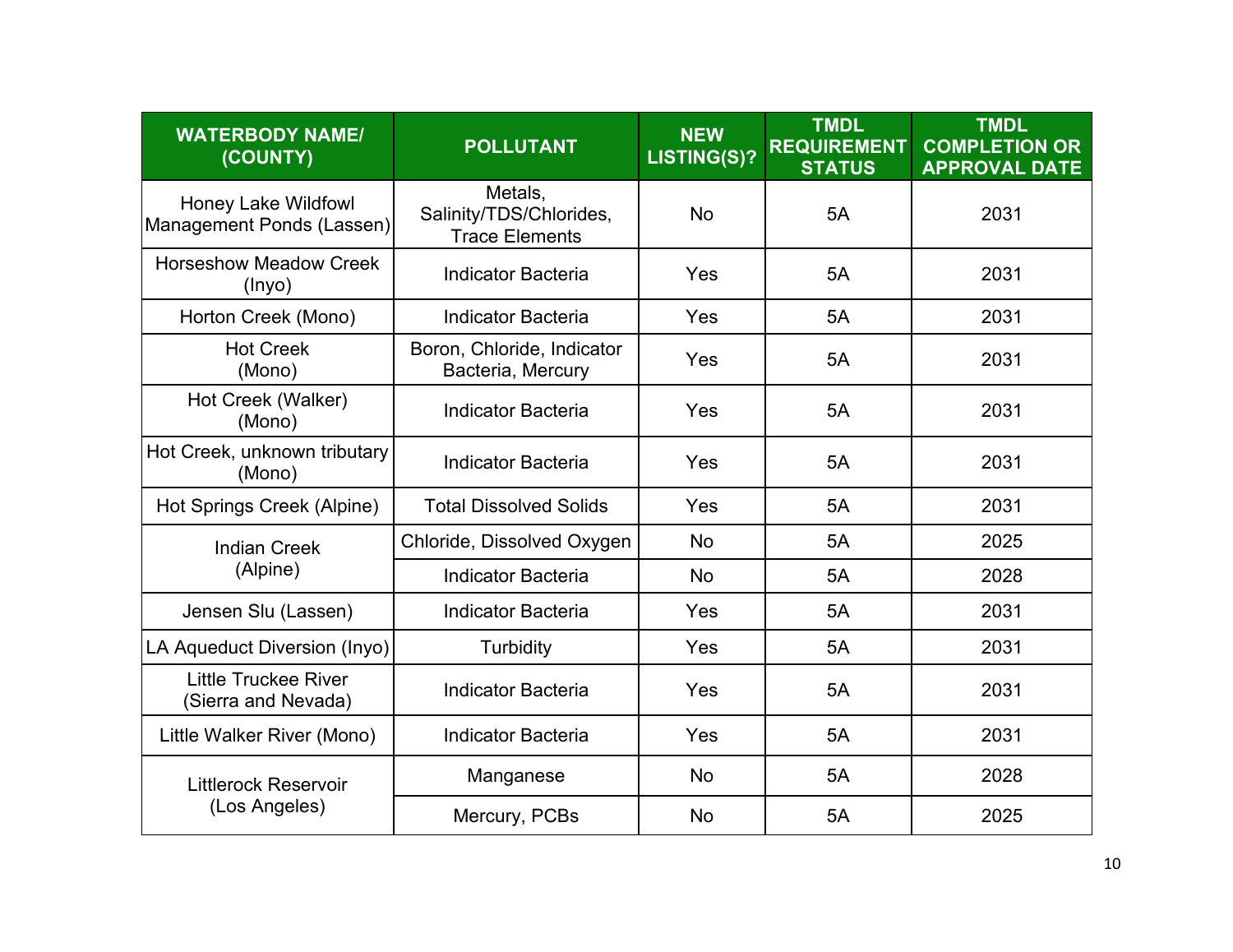| <b>WATERBODY NAME/</b><br>(COUNTY)                                              | <b>POLLUTANT</b>                                     | <b>NEW</b><br>LISTING(S)? | <b>TMDL</b><br><b>REQUIREMENT</b><br><b>STATUS</b> | <b>TMDL</b><br><b>COMPLETION OR</b><br><b>APPROVAL DATE</b> |
|---------------------------------------------------------------------------------|------------------------------------------------------|---------------------------|----------------------------------------------------|-------------------------------------------------------------|
| Lone Pine Creek (Inyo)                                                          | <b>Indicator Bacteria</b>                            | Yes                       | 5A                                                 | 2031                                                        |
| <b>Long Valley Creek</b><br>(Sierra and Lassen)                                 | <b>Indicator Bacteria</b>                            | Yes                       | 5A                                                 | 2031                                                        |
| Mammoth Creek (Headwaters<br>to Twin Lakes outlet) (Mono)                       | <b>Total Dissolved Solids</b>                        | No                        | 5A                                                 | 2028                                                        |
| Mammoth Creek (Old                                                              | Indicator Bacteria, Dissolved<br>Oxygen, Phosphate   | Yes                       | 5A                                                 | 2031                                                        |
| Mammoth Road to Hwy 395)                                                        | Manganese                                            | <b>No</b>                 | 5A                                                 | 2031                                                        |
| (Mono)                                                                          | <b>Total Dissolved Solids</b>                        | <b>No</b>                 | 5A                                                 | 2028                                                        |
|                                                                                 | Mercury                                              | No                        | 5A                                                 | 2025                                                        |
| Mammoth Creek (Twin Lakes<br>outlet to Old Mammoth Road)                        | <b>Total Dissolved Solids</b>                        | Yes                       | 5A                                                 | 2031                                                        |
| (Mono)                                                                          | Manganese, Mercury                                   | No                        | 5A                                                 | 2025                                                        |
| Mammoth Creek, unnamed<br>tributary (confluence near Old<br>Mammoth Rd.) (Mono) | Arsenic, Mercury                                     | <b>No</b>                 | 5A                                                 | 2025                                                        |
| <b>Markleeville Creek</b><br>(Alpine)                                           | Indicator Bacteria,<br><b>Total Dissolved Solids</b> | Yes                       | 5A                                                 | 2031                                                        |
| Martis Creek (Nevada)                                                           | Phosphorus                                           | Yes                       | 5A                                                 | 2031                                                        |
| McGee Creek (Mono)                                                              | Phosphate                                            | Yes                       | 5A                                                 | 2031                                                        |
| Mesquite Springs (Inyo)                                                         | Arsenic, Boron                                       | <b>No</b>                 | 5A                                                 | 2031                                                        |
| Milberry Creek (Alpine)                                                         | <b>Indicator Bacteria</b>                            | Yes                       | 5A                                                 | 2031                                                        |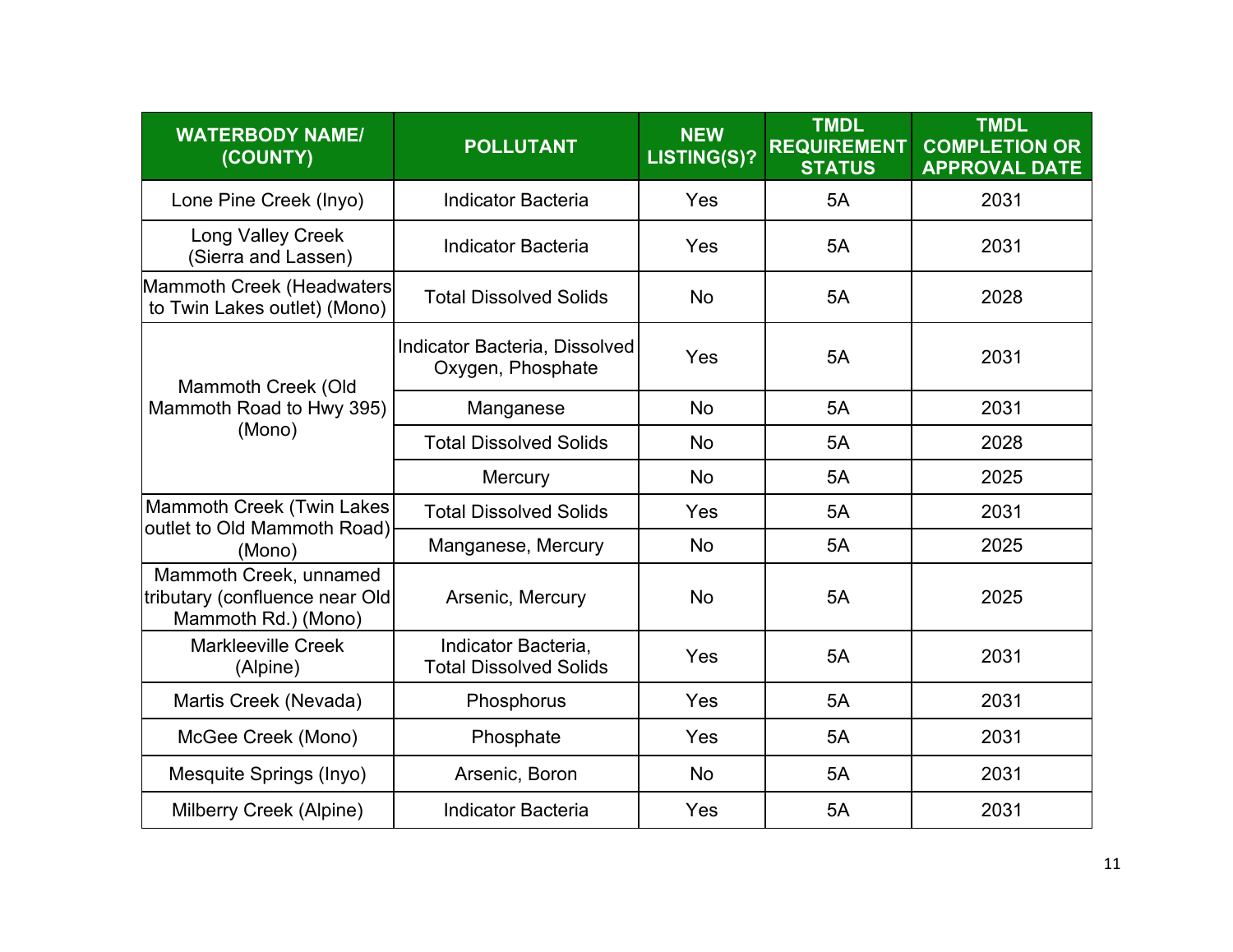| <b>WATERBODY NAME/</b><br>(COUNTY)                      | <b>POLLUTANT</b>                                                                 | <b>NEW</b><br>LISTING(S)? | <b>TMDL</b><br><b>REQUIREMENT</b><br><b>STATUS</b> | <b>TMDL</b><br><b>COMPLETION OR</b><br><b>APPROVAL DATE</b> |
|---------------------------------------------------------|----------------------------------------------------------------------------------|---------------------------|----------------------------------------------------|-------------------------------------------------------------|
| Mill Creek (Modoc)                                      | <b>Total Dissolved Solids</b>                                                    | <b>No</b>                 | 5A                                                 | 2031                                                        |
| Mill Creek (tributary to W.<br>Walker River) (Mono)     | <b>Indicator Bacteria</b>                                                        | Yes                       | 5A                                                 | 2031                                                        |
| Mojave River (Mojave Forks<br>Reservoir outlet to Upper | Sodium, Sulfates                                                                 | Yes                       | 5A                                                 | 2031                                                        |
| Narrows) (San Bernardino)                               | Fluoride                                                                         | <b>No</b>                 | 5A                                                 | 2031                                                        |
| Mojave River (Upper Narrows<br>to Lower Narrows)        | Manganese, Dissolved<br>Oxygen, Sodium                                           | Yes                       | 5A                                                 | 2031                                                        |
| (San Bernardino)                                        | Fluoride, Sulfates, Total<br><b>Dissolved Solids</b>                             | No                        | 5A                                                 | 2031                                                        |
| <b>Monitor Creek</b><br>(Alpine)                        | Aluminum, Iron, Manganese,<br>Silver, Sulfates, Total<br><b>Dissolved Solids</b> | <b>No</b>                 | 5A                                                 | 2031                                                        |
| Owens River (Long HA)<br>(Mono)                         | <b>Indicator Bacteria</b>                                                        | Yes                       | 5A                                                 | 2031                                                        |
| <b>Owens River (Upper)</b><br>(Mono and Inyo)           | Indicator Bacteria, Sodium                                                       | Yes                       | 5A                                                 | 2031                                                        |
| Palmdale Lake<br>(Los Angeles)                          | <b>Dieldrin</b>                                                                  | Yes                       | 5A                                                 | 2031                                                        |
| Pine Creek (Inyo)                                       | <b>Indicator Bacteria</b>                                                        | Yes                       | 5A                                                 | 2031                                                        |
| <b>Pleasant Valley Reservoir</b><br>$($ lnyo $)$        | <b>Organic Enrichment/Low</b><br>Dissolved Oxygen                                | No                        | 5A                                                 | 2031                                                        |
| Red Lake Creek (Alpine)                                 | <b>Total Dissolved Solids</b>                                                    | Yes                       | 5A                                                 | 2031                                                        |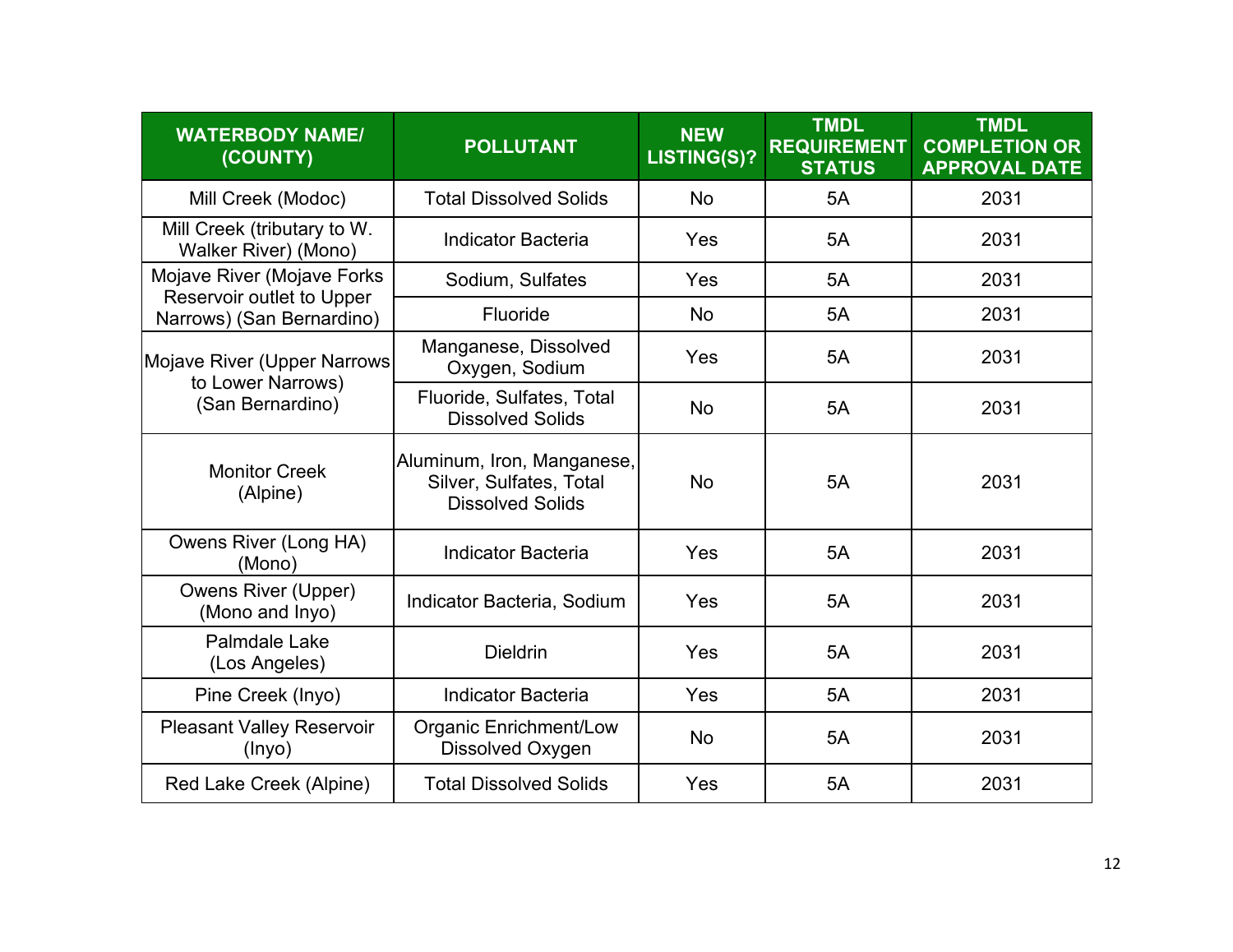| <b>WATERBODY NAME/</b><br>(COUNTY)                          | <b>POLLUTANT</b>                                                                                                | <b>NEW</b><br>LISTING(S)? | <b>TMDL</b><br><b>REQUIREMENT</b><br><b>STATUS</b> | <b>TMDL</b><br><b>COMPLETION OR</b><br><b>APPROVAL DATE</b> |
|-------------------------------------------------------------|-----------------------------------------------------------------------------------------------------------------|---------------------------|----------------------------------------------------|-------------------------------------------------------------|
| Reversed Creek (Mono)                                       | <b>Indicator Bacteria</b>                                                                                       | Yes                       | 5A                                                 | 2031                                                        |
| <b>Robinson Creek (Barney</b><br>Lake to Twin Lakes) (Mono) | Nitrogen                                                                                                        | Yes                       | 5A                                                 | 2031                                                        |
| Rock Creek (tributary to<br>Owens River) (Mono)             | <b>Total Dissolved Solids</b>                                                                                   | No                        | 5A                                                 | 2025                                                        |
| Round Valley Creek (Inyo)                                   | <b>Indicator Bacteria</b>                                                                                       | Yes                       | 5A                                                 | 2031                                                        |
| Sardine Creek (Mono)                                        | <b>Indicator Bacteria</b>                                                                                       | Yes                       | 5A                                                 | 2031                                                        |
| Sheep Creek (San<br>Bernardino)                             | Dissolved Oxygen                                                                                                | Yes                       | 5A                                                 | 2031                                                        |
|                                                             | Nitrate, Total Dissolved<br>Solids                                                                              | <b>No</b>                 | 5A                                                 | 2031                                                        |
| Silverwood Lake (San<br>Bernardino)                         | Mercury, PCBs                                                                                                   | <b>No</b>                 | 5A                                                 | 2025                                                        |
| Spainhower Anchor Ranch<br>Ditch (Inyo)                     | <b>Turbidity</b>                                                                                                | Yes                       | 5A                                                 | 2031                                                        |
| <b>Susan River (Headwaters to</b>                           | Chloride, Phosphorus                                                                                            | Yes                       | 5A                                                 | 2031                                                        |
| Willard Cr.)<br>(Lassen)                                    | Nitrogen, Total Dissolved<br>Solids                                                                             | No                        | 5A                                                 | 2028                                                        |
| Susan River (Susanville to<br>Honey Lake)<br>(Lassen)       | Boron, Indicator Bacteria,<br>Nitrogen, Sodium, Sulfates,<br><b>Total Dissolved Solids,</b><br><b>Turbidity</b> | Yes                       | 5A                                                 | 2031                                                        |
|                                                             | <b>Toxicity</b>                                                                                                 | No                        | 5A                                                 | 2028                                                        |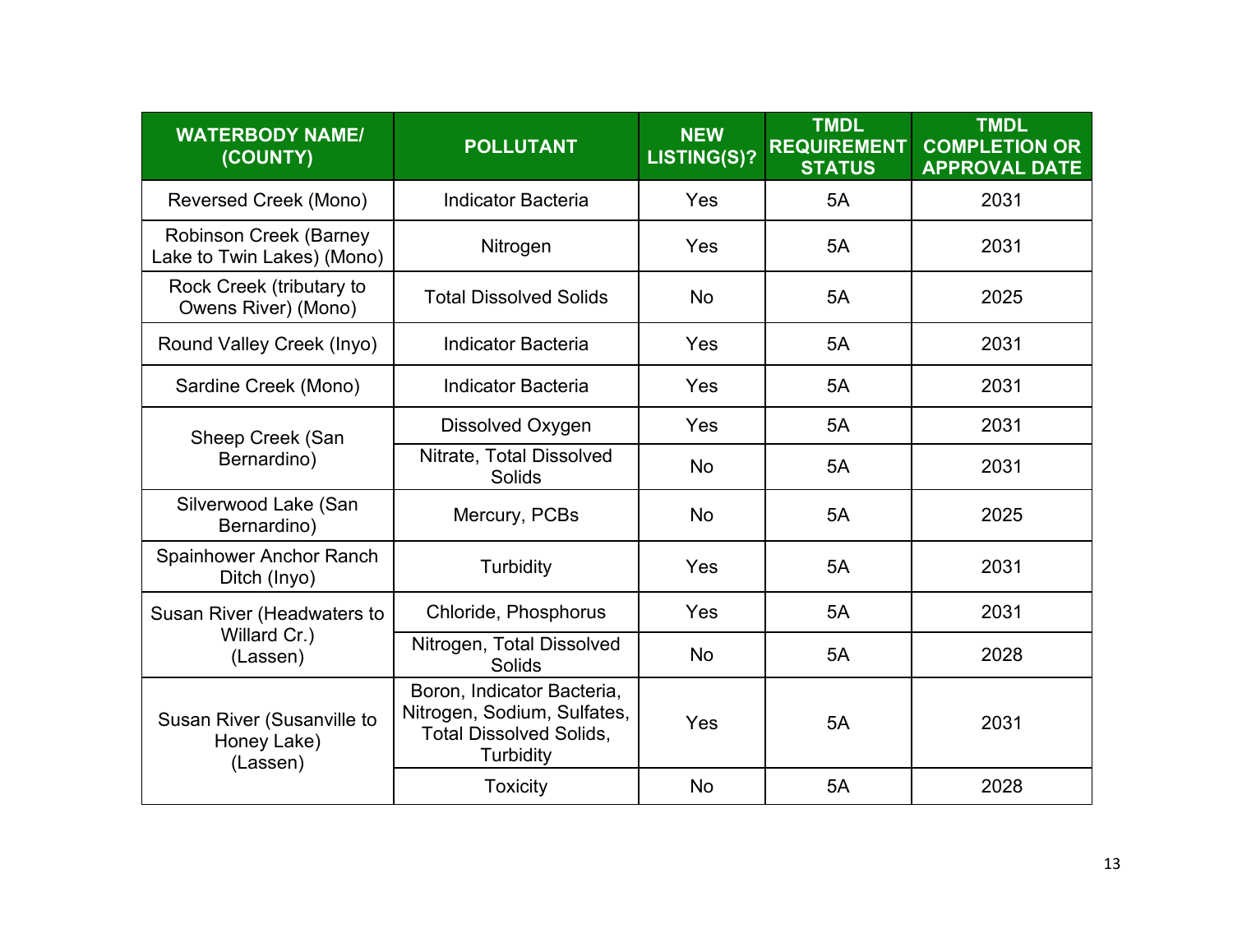| <b>WATERBODY NAME/</b><br>(COUNTY)                       | <b>POLLUTANT</b>                                  | <b>NEW</b><br>LISTING(S)? | <b>TMDL</b><br><b>REQUIREMENT</b><br><b>STATUS</b> | <b>TMDL</b><br><b>COMPLETION OR</b><br><b>APPROVAL DATE</b> |
|----------------------------------------------------------|---------------------------------------------------|---------------------------|----------------------------------------------------|-------------------------------------------------------------|
|                                                          | Indicator Bacteria, Nitrogen                      | Yes                       | 5A                                                 | 2031                                                        |
| Susan River (Willard Creek to<br>Susanville)<br>(Lassen) | <b>Total Dissolved Solids,</b><br><b>Toxicity</b> | <b>No</b>                 | 5A                                                 | 2028                                                        |
|                                                          | Turbidity                                         | <b>No</b>                 | 5A                                                 | 2031                                                        |
| <b>Swauger Creek</b>                                     | <b>Indicator Bacteria</b>                         | <b>No</b>                 | 5C                                                 | 2028                                                        |
| (Mono)                                                   | Phosphorus                                        | <b>No</b>                 | 5A                                                 | 2031                                                        |
| <b>Tahoe Keys Sailing Lagoon</b><br>(El Dorado)          | pH                                                | No                        | 5A                                                 | 2025                                                        |
| Tallac Creek (below Hwy 89)<br>(El Dorado)               | <b>Indicator Bacteria</b>                         | No                        | 5A                                                 | 2031                                                        |
| <b>Topaz Lake</b>                                        | <b>Indicator Bacteria</b>                         | Yes                       | 5A                                                 | 2031                                                        |
| (Mono)                                                   | Mercury                                           | <b>No</b>                 | 5A                                                 | 2031                                                        |
| Tributary to Mill Creek (Mono)                           | <b>Total Dissolved Solids</b>                     | Yes                       | 5A                                                 | 2031                                                        |
|                                                          | <b>Turbidity</b>                                  | Yes                       | 5B                                                 | 2011                                                        |
| Trout Creek (above Hwy 50)<br>(El Dorado)                | Iron                                              | <b>No</b>                 | 5A                                                 | 2031                                                        |
|                                                          | Nitrogen, Phosphorus                              | <b>No</b>                 | 5B                                                 | 2011                                                        |
| Trout Creek (below Hwy 50)                               | Indicator Bacteria, Iron                          | No                        | 5A                                                 | 2031                                                        |
| (El Dorado)                                              | Nitrogen, Phosphorus                              | <b>No</b>                 | 5B                                                 | 2011                                                        |
| Truckee River (Placer,                                   | <b>Nitrate</b>                                    | Yes                       | 5A                                                 | 2031                                                        |
| Nevada and Sierra)                                       | Sedimentation/Siltation                           | No                        | 5B                                                 | 2009                                                        |